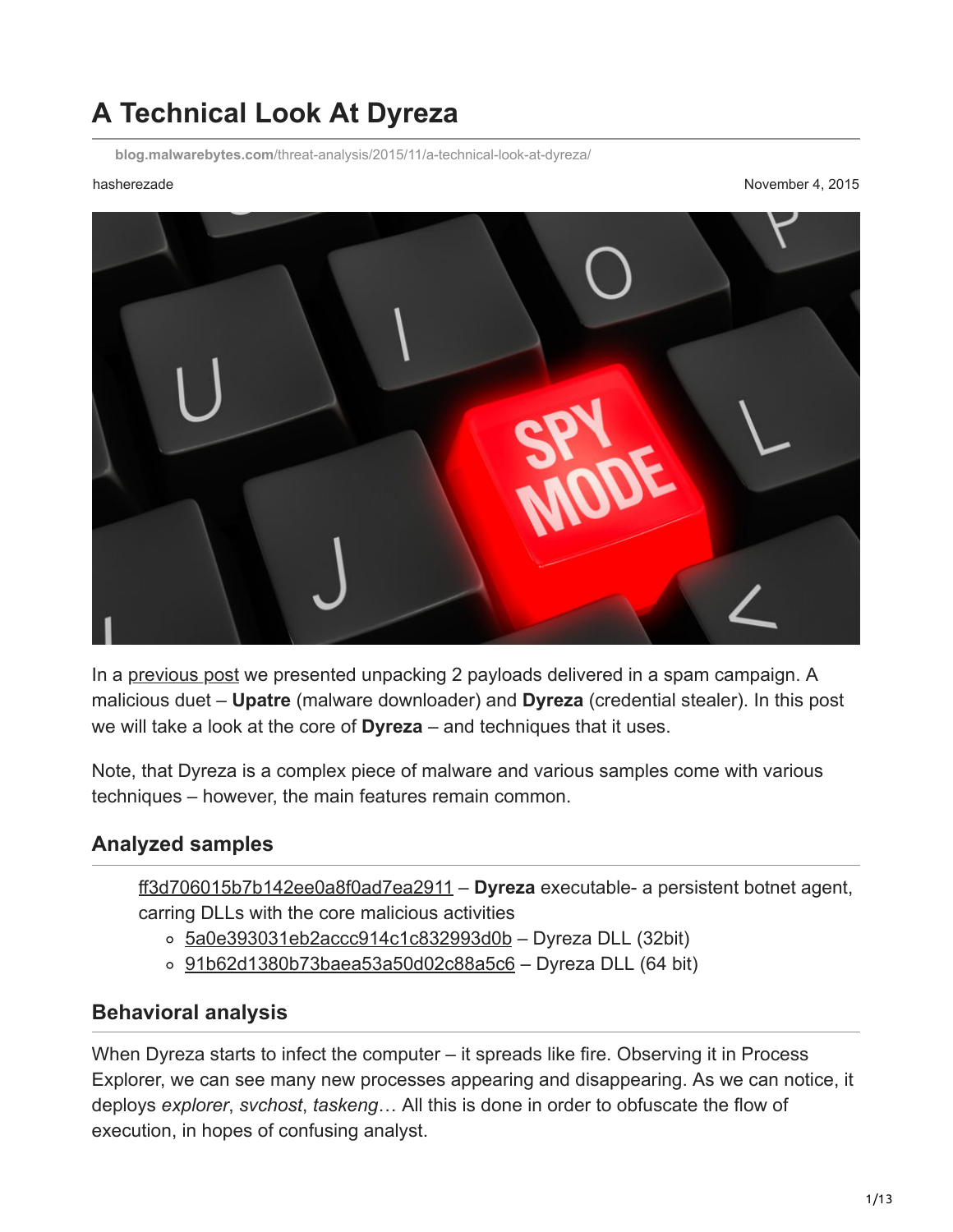2 copies of the malicious file are dropped – in **C:\Windows** and **%APPDATA%** – under pseudo-random names, matching the regex: **[a-zA-Z]{15}.exe** , i.e *vfHNLkMCYaxBGFy.exe*

That persistence is achieved by adding a new task in the task scheduler – it deploys the malicious sample after every minute, to ensure that it keeps running.

| <b>Active Tasks</b>       |                                                                         |                                                                               |                                            |  |  |  |  |  |
|---------------------------|-------------------------------------------------------------------------|-------------------------------------------------------------------------------|--------------------------------------------|--|--|--|--|--|
|                           |                                                                         |                                                                               |                                            |  |  |  |  |  |
|                           | Active tasks are tasks that are currently enabled and have not expired. |                                                                               |                                            |  |  |  |  |  |
| Summary: 33 total         |                                                                         |                                                                               |                                            |  |  |  |  |  |
|                           |                                                                         |                                                                               |                                            |  |  |  |  |  |
|                           |                                                                         |                                                                               |                                            |  |  |  |  |  |
| <b>Task Name</b>          | Next Run Time                                                           | <b>Triggers</b>                                                               | Location                                   |  |  |  |  |  |
| vfHNLkMCYaxBGFy           | 2015-10-15 18:00:00                                                     | At 17:55 on 2015-10-15 - After triggered, repeat every 00:01:00 indefinitely. |                                            |  |  |  |  |  |
| RacTask                   | 2015-10-15 18:12:31                                                     | Multiple triggers defined                                                     | \Microsoft\Windows\RAC                     |  |  |  |  |  |
| <b>SR</b>                 | 2015-10-16 00:00:00                                                     | Multiple triggers defined                                                     | \Microsoft\Windows\Syster                  |  |  |  |  |  |
| ProgramDataUpdater        | 2015-10-16 00:30:00                                                     | At 00:30 every day                                                            | \Microsoft\Windows\Appli                   |  |  |  |  |  |
| 11.1222<br>$\overline{ }$ | 3015-10-16-01-30-00                                                     | A + 04 DO<br>$\sim$<br>ш                                                      | <b>CASAR ILL SOCI</b><br>ALC: NO<br>$\sim$ |  |  |  |  |  |
|                           |                                                                         |                                                                               |                                            |  |  |  |  |  |

Code injected into other processes (*svchost*, *explorer*) communicates with the C&C:

| $\Box$ <non-existent><br/><math>\blacksquare</math> sychost.exe<br/><math>\blacksquare</math> sychost.exe</non-existent> | -3160<br>600<br>600 |                          | TCP<br>TCP<br>TCP     | testmachine<br>testmachine<br>testmachine | 49160<br>49183<br>49206        |                          | 141.8.226.14<br>83.241.176.230<br>83.241.176.230 |            | http.<br>4443<br>4443 |         | CLOSE WAIT,<br>CLOSE WAIT<br>CLOSE WAIT |
|--------------------------------------------------------------------------------------------------------------------------|---------------------|--------------------------|-----------------------|-------------------------------------------|--------------------------------|--------------------------|--------------------------------------------------|------------|-----------------------|---------|-----------------------------------------|
| Process                                                                                                                  | PID.                | Protocol                 | Local                 | <b>Remote Address</b>                     | Remote Port                    | State                    | Se                                               |            | Sent Bytes            | Royd Pa | Revd B                                  |
| <sup>t</sup> ■ System<br>$\mathop\square$ svchost.exe                                                                    | 4<br>1448           | <b>UDP</b><br><b>UDP</b> | netbios-ns *<br>52678 | ×                                         | $\boldsymbol{\mathsf{x}}$<br>× |                          |                                                  | 2070<br>16 | 103 932<br>15848      | 929     | 96 882                                  |
| $\left  \rule{0.3cm}{.0cm} \right $ explorer exe $\blacktriangle$<br>explorer.exe                                        | 392.<br>392.        | TCP<br>TCP               | 49679<br>49680        | 197.231.198.234<br>197.231.198.234        | 4443<br>4443                   | CLOSE WAIT<br>CLOSE WAIT |                                                  | 3          | 579<br>579            | 6.      | 1745<br>729                             |

Checking on [VirusTotal](https://www.virustotal.com/) we can confirm, that contacted servers have been reported as malicious:

- 141.8.226.14 -> <https://www.virustotal.com/en/ip-address/141.8.226.14/information/>
- [83.241.176.230 -> https://www.virustotal.com/en/ip](https://www.virustotal.com/en/ip-address/83.241.176.230/information/)address/83.241.176.230/information/
- [197.231.198.234 -> https://www.virustotal.com/en/ip](https://www.virustotal.com/en/ip-address/197.231.198.234/information/)address/197.231.198.234/information/

When we deploy any web browser, it directly injects the code into its process and deploys illegitimate connections.It is the way to keep in touch with the C&C, monitor user's activity and steal credentials.

We can also see files created in a TEMP folder that are serving as a small database, where Dyreza stores information, before they are sent to the C&C.

## **Inside the code**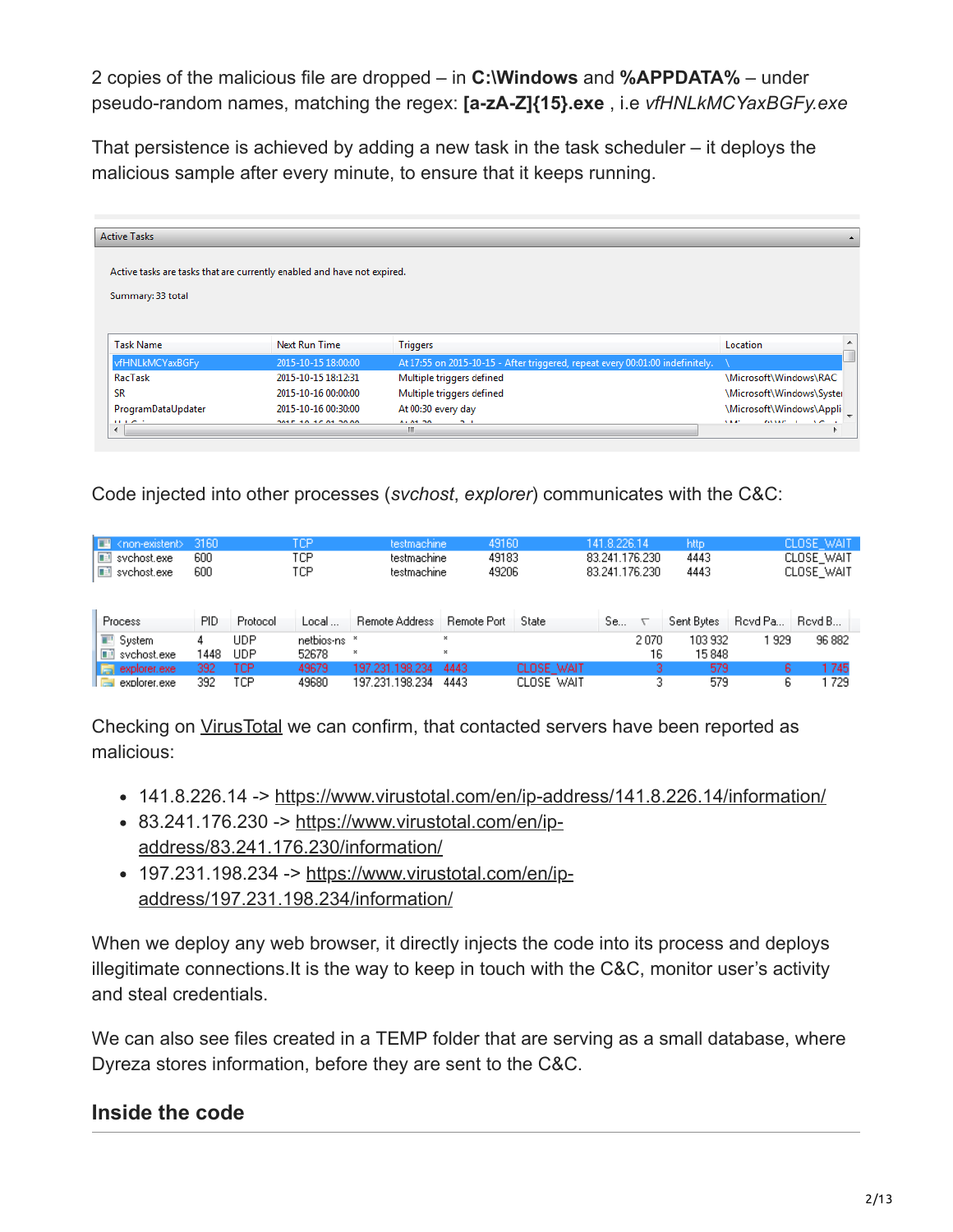#### **Main executable**

Dyreza doesn't start on a machine that has less than 2 processors. This technique is used as a defense, preventing file from running on VM. It is based on the observation that VM usually have only one processor – in contrast to most physical machines used nowadays. It is implemented by checking appropriate field in **PEB (Process Environment Block)**, that is pointed by **FS:[30]**. Infection continues only if the condition is satisfied.



At the beginning of execution, malware loads additional import table into a newly allocated memory page. Names of modules and functions are decrypted at runtime.

It checks, if it is deployed under debugger – using function *LookupPrivilegeValue* with argument *SeDebugPrivilege* – if it returns non-zero value, execution is terminated.

| <b>ATADIOA</b><br>013D1890<br>013D1891<br>013D1893<br>013D1896<br>013D1897                                           | ٢ŝ<br>$\blacksquare$<br>$\blacksquare$                                                 | TIII A<br><b>PUSH EBP</b><br>MOV EBP, ESP<br>SUB ESP, 0x4C<br>PUSH ESI<br>MOV ESI [ARG.1]                                                                                                                                 |                                                                  |
|----------------------------------------------------------------------------------------------------------------------|----------------------------------------------------------------------------------------|---------------------------------------------------------------------------------------------------------------------------------------------------------------------------------------------------------------------------|------------------------------------------------------------------|
| 013D189A                                                                                                             | $\cdot$                                                                                | MOV ECX, DWORD PTR DS: [ESI+0x20]                                                                                                                                                                                         | kernel32.GetCurrentProcess                                       |
| 013D189D<br>013D189E<br>013D18A1<br>013D18A2<br>013D18A4<br>013D18A6<br>013D18A8<br>013D18AA<br>013D18AB<br>013D18AD | $\blacksquare$<br>$\blacksquare$<br>$\blacksquare$<br>$\blacksquare$<br>$\blacksquare$ | PUSH EDI<br>LEA EAX, CARG. 1]<br>PUSH EAX<br><b>PUSH 0x20</b><br>XOR EDI, EDI<br>CALL ECX<br>MOV EDX.DWORD PTR DS: [ESI]<br><b>PUSH EAX</b><br>CALL EDX<br>TEST EAX, EAX                                                  | advapi32.LookupPrivilegeValueW<br>advapi32.OpenProcessToken      |
| 013D18AF<br>013D18B1<br>013D18B7<br>013D18BA<br>013D18BB                                                             | $\cdot$<br>$\blacksquare$<br>٠<br>$\blacksquare$<br>٠                                  | JE SHORT VFHNLkMC.013D18FE<br>MOU ECX, DWORD PTR DS: [ESI+0x174]<br>LEA EAX [LOCAL.19]<br><b>PUSH EAX</b><br>PUSH EDI                                                                                                     | UFHNLkMC.013D3C80                                                |
| 013D18BC<br>013D18BE<br>013D18C1<br>013D18C4<br>013D18C7<br>013D18C8<br>013D18CB<br>013D18CC                         | $\blacksquare$<br>$\blacksquare$<br>$\blacksquare$<br>$\blacksquare$                   | CALL ECX<br>MOU ECX, DWORD PTR DS: [ESI+0x50]<br>ADD ESP,0x8<br>LEA EDX, <mark>[LOCAL.3]</mark><br>PUSH EDX<br>LEA EAX, LLOCAL. 19J<br>PUSH EAX<br>PUSH EDI                                                               | advapi32.LookupPrivilegeValueW<br>advapi32.LookupPrivilegeValueW |
| 013D18CD<br>013D18D4<br>013D18D6<br>013D18D8                                                                         | $\blacksquare$<br>ا ۷۰.                                                                | MOU ELOCAL.41 0x1<br>CALL ECX<br>TEST EAX, EAX<br><mark>JE SHORT vfHNLkMC.013D18F5</mark><br>MOV EAX, <mark>[ARG.1]</mark>                                                                                                | advapi32.LookupPrivilegeValueW                                   |
| 013D18DA<br>013D18DD<br>013D18E0<br>013D18E1                                                                         | $\blacksquare$<br>$\blacksquare$                                                       | MOU ECX DWORD PTR DS: [ESI+0x54]<br>PUSH EDI<br><b>PUSH EDI</b>                                                                                                                                                           | advapi32.AdjustTokenPrivileges                                   |
|                                                                                                                      |                                                                                        |                                                                                                                                                                                                                           |                                                                  |
|                                                                                                                      |                                                                                        | DS:[00020020]=7620CDCF (kernel32.GetCurrentProcess)<br>ECX=761341B3 (advapi32.LookupPrivilegeValueW)                                                                                                                      |                                                                  |
| 001CF8F0  <br>001CF8F4<br>001CF8F8<br>001CF8FC<br>AA1CE9AA                                                           |                                                                                        | 013D18D6 CALL to LookupPrivilegeValueW from vfHNLkMC.013D18D4<br>00000000<br>SystemName = NULL<br>$Privilege = "SeDebugPrivilege"$<br>001CF908<br>001CF948<br>$\blacksquare$ p $\mathsf{LocalId}$ = 001CF948<br>aaaaaaaal |                                                                  |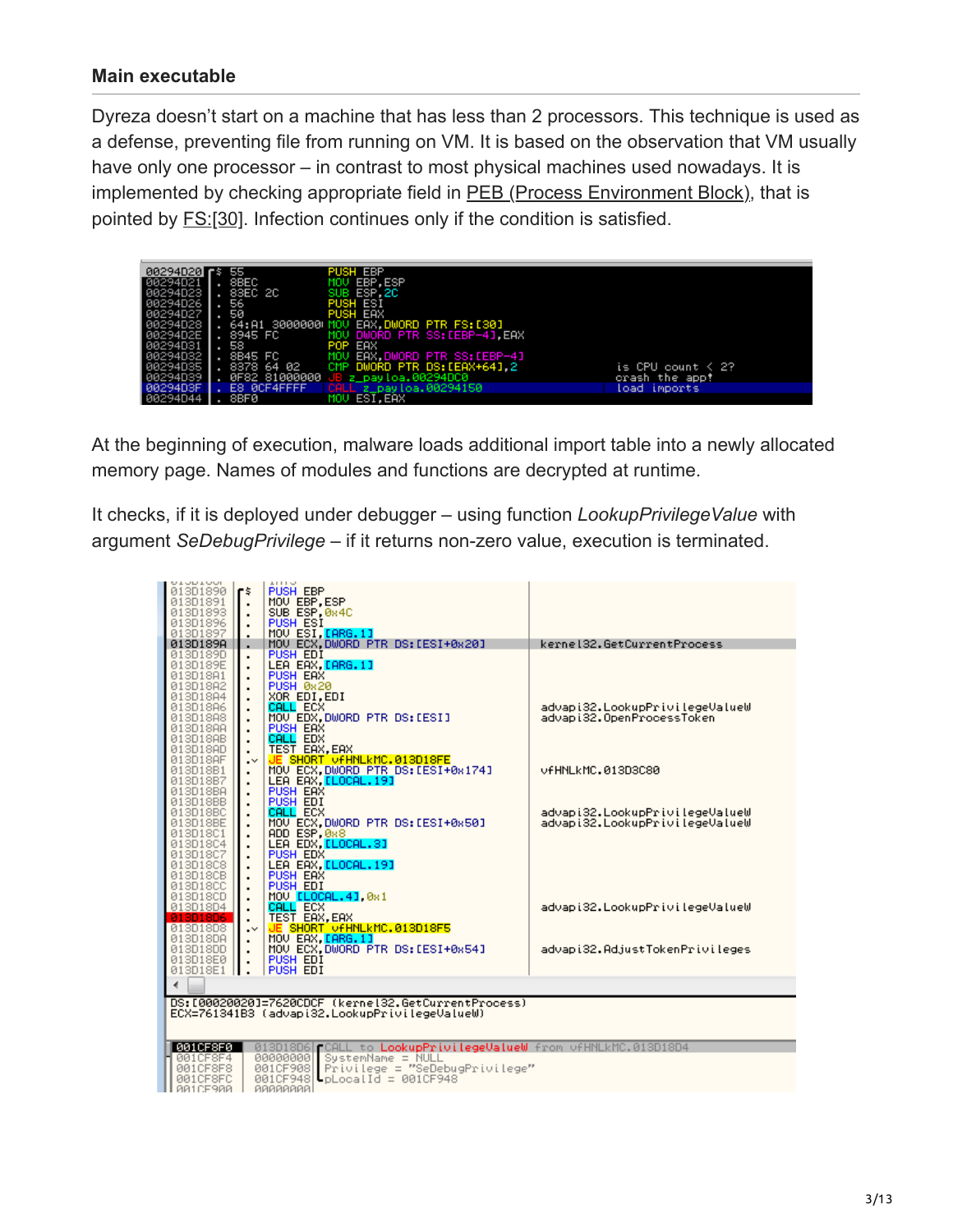Valid execution follows few alternative paths. Decision, by which path of to follow is made based on the initial conditions – like, executable path and arguments with which the program was run. When it is deployed for the first time (from a random location), it make its own copy into *C:\Windows* and **%APPDATA%** and deploy the copy as a new process. As an argument to a deployed copy (from C:\Windows) it passes a path to the other copy.

If it is deployed from the valid path and the initial argument passed validation, it performs another check – verifying if it is deployed for the first time. It is achieved by creating a specific Global mutex (it's name is a hash of Computer name and OS Version – fetched by functions: *GetComputerName*, *RtlGetVersion*).

If this condition is also satisfied and mutex already exist, then it follows the main path, deploying the malicious code. First, the encrypted data and the key are loaded from the executable's resources.

| RCData                                                                                   | 0000453C 42 EE 95 19 03 C5 97 B0 E3 3A 79 02 9A 8D 12 12   |  |  |  |  |  |  |  |  |  |  |  |  |
|------------------------------------------------------------------------------------------|------------------------------------------------------------|--|--|--|--|--|--|--|--|--|--|--|--|
| $\sim$ T1RY615NR : 1033                                                                  | 0000454C EE A8 38 8B C1 E4 B0 02 E7 85 12 12 42 38 5E C5   |  |  |  |  |  |  |  |  |  |  |  |  |
| $\rightarrow$ UZGN53WMY: 1033                                                            | 0000455C EE 4C 3D EE F1 12 38 83 45 D5 12 12 EE 4C 79 E3   |  |  |  |  |  |  |  |  |  |  |  |  |
| ै YS43H26GT : 1033                                                                       | 0000456C 83 8C D5 12 12 EE 4C 6A 02 45 8D 12 12 38 83 65   |  |  |  |  |  |  |  |  |  |  |  |  |
| Manifest                                                                                 | 0000457C 08 12 12 F5 E7 F1 96 59 16 EB 5B 04 64 0D 56 6A   |  |  |  |  |  |  |  |  |  |  |  |  |
| ैय: 1:1033                                                                               |                                                            |  |  |  |  |  |  |  |  |  |  |  |  |
|                                                                                          | 0000459C   12 45 CA 7D E4 52 1C 68 C6 71 71 52 CA DA DA 12 |  |  |  |  |  |  |  |  |  |  |  |  |
|                                                                                          |                                                            |  |  |  |  |  |  |  |  |  |  |  |  |
|                                                                                          |                                                            |  |  |  |  |  |  |  |  |  |  |  |  |
|                                                                                          |                                                            |  |  |  |  |  |  |  |  |  |  |  |  |
| T1RY615NR – encrypted 32 bit code, UZGN53WMY – the key, YS45H26GT – encrypted 64bit code |                                                            |  |  |  |  |  |  |  |  |  |  |  |  |

Unpacking: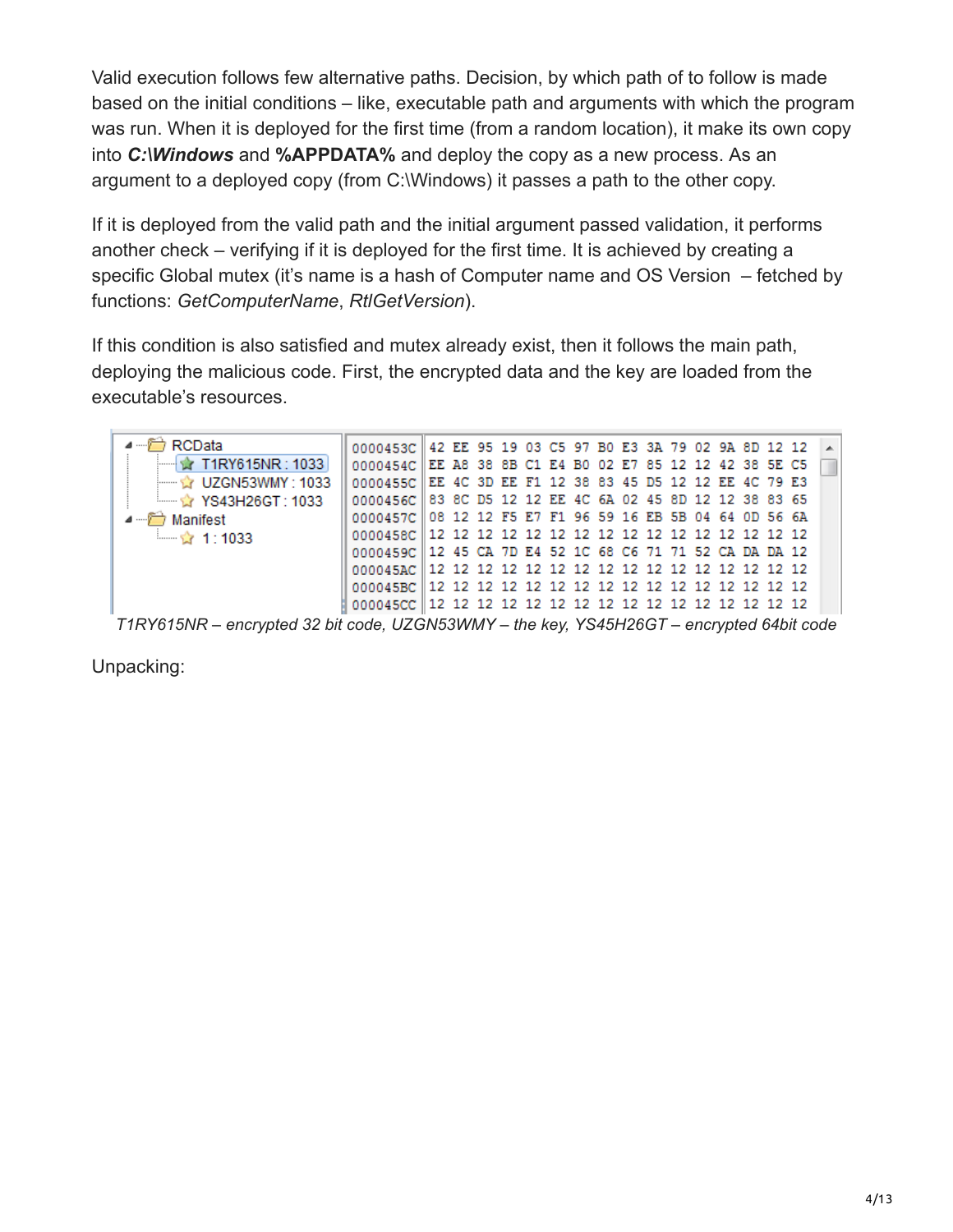|                                                                                                                                                                                                                                           |                                                                                                                                                                                                     |                                                                                                                                                                  |                                                                                                                                                                    |                                                                                                                            |                                                                                                                                                                                                                                                         |                          |      | KernelMode - vfHNLkMCYaxBGFy.exe - [*G.P.U* - main thread, module vfHNLkl    |  |
|-------------------------------------------------------------------------------------------------------------------------------------------------------------------------------------------------------------------------------------------|-----------------------------------------------------------------------------------------------------------------------------------------------------------------------------------------------------|------------------------------------------------------------------------------------------------------------------------------------------------------------------|--------------------------------------------------------------------------------------------------------------------------------------------------------------------|----------------------------------------------------------------------------------------------------------------------------|---------------------------------------------------------------------------------------------------------------------------------------------------------------------------------------------------------------------------------------------------------|--------------------------|------|------------------------------------------------------------------------------|--|
| File                                                                                                                                                                                                                                      | View                                                                                                                                                                                                | Debug                                                                                                                                                            |                                                                                                                                                                    | Plugins                                                                                                                    |                                                                                                                                                                                                                                                         | Options Window           | Help |                                                                              |  |
| Paused                                                                                                                                                                                                                                    |                                                                                                                                                                                                     | piki×i                                                                                                                                                           |                                                                                                                                                                    | ≻⊞∣                                                                                                                        | 베세                                                                                                                                                                                                                                                      | 비대 케                     | →¦   | L E[M]                                                                       |  |
| 01152282<br>01152284<br>01152286<br>01152289<br>01152290<br>01152293<br>0115229A<br>01152290<br>0115229D<br>0115229E<br>011522A0<br>011522A2<br>011522A7<br>o i Iszane<br>011522AA<br>011522AB<br>∢<br>EBP=0013EFA8                       | . √<br>$\blacksquare$<br>$\blacksquare$<br>$\geq$<br>$\bar{a}$<br>$\bar{a}$<br>$\blacksquare$<br>$\blacksquare$<br>×<br>$\overline{\phantom{a}}$<br>⋗<br>$\bar{a}$<br>٠<br>$\overline{\phantom{a}}$ | 85F6<br>7E 1C<br>8B45 08<br>8DA424 00000000<br>0FB610<br>8A9415<br>8810<br>49<br>40<br>85C9<br>7F EE<br>B8 01000000<br>5E<br>8BE5<br><b>5D</b><br>C <sub>3</sub> | 00FFFFFFF                                                                                                                                                          |                                                                                                                            | <b>TEST ESI, ESI</b><br>JLE SHORT OFHNLKMC.011522A2<br>MOV EAX <b>[ARG.1]</b><br>LEA ESP, DWORD PTR SS:[ESP]<br>┏MOVZX ĖDX,BYTE PTR DS:[EAX]<br>DEC ECX<br>INC EAX<br>TEST ECX, ECX<br>MOV EAX.0x1<br>POP ESI<br>MOU ESP, EBP<br>POP EBP<br><b>RETN</b> | SHORT OFHNERMC. 01152290 |      | MÖV DL, <mark>BYTE PTR SS:[EBP∓EDX−0x100]</mark><br>MOV BYTE PTR DS:[EAX],DL |  |
| ESP=0013EEA8                                                                                                                                                                                                                              |                                                                                                                                                                                                     |                                                                                                                                                                  |                                                                                                                                                                    |                                                                                                                            |                                                                                                                                                                                                                                                         |                          |      |                                                                              |  |
| Address                                                                                                                                                                                                                                   | Hex dump                                                                                                                                                                                            |                                                                                                                                                                  |                                                                                                                                                                    |                                                                                                                            | <b>ASCII</b><br><b>UëňWVQRS</b>                                                                                                                                                                                                                         |                          |      |                                                                              |  |
| 00260000 55 89 E5 57<br>00260008<br>00260010<br>00260018<br>00260020<br>00260028<br>00260030<br>002600381<br>00260040 03<br>00260048<br>00260050 00 00<br>00260058<br>00260060 00<br>00260068<br>002600701<br>002600781<br>00260080 00 00 | 02<br>DØ<br>$\overline{89}$<br>45<br>47<br>06<br>$_{E8}^{86}$<br>43<br>47<br>-00<br>5A<br>5B<br>00<br>00<br>47<br>41<br>64<br>00<br>00<br>00 00                                                     | 55 89 E5 57 56 51<br>88 75 88 E8 EA 01<br>89 C3 80 46 61 50<br>00<br>04<br>00<br>$\frac{86}{01}$<br>00<br>59<br>00<br>00<br>65<br>64<br>00<br>00<br>00<br>øø     | 1888861<br>1888861<br>1888861<br>80<br>45<br>$\frac{85}{80}$<br>SD<br>09<br>00<br>) 소영영업구(S)<br>) 다음영영국 (<br>00<br>74 50 72<br>72 65 73<br>00 00 00 00<br>øø<br>øø | 52<br>53<br>18851888<br>08875888<br>$\frac{45}{86}$<br>80<br>87<br>35688635<br>73 00<br>00<br>00<br>00<br>00<br>-00<br>øøl | öu⊡Rř0<br>ë⊦2FaPSR<br>d <b>e</b> U2nQ<br>ëE <b>+</b> ë].2d<br>G+ëEDö<br>∂C♠ëĒ.<br>RG02cc<br>$\bullet$ 811 <sup>t</sup><br>$LZY^{\wedge}$ Fr.<br>.GetProc<br>Addres<br>.                                                                                 |                          |      |                                                                              |  |

The unpacking algorithm is pretty simple – *key\_data* contains values and *data* – list of indexes of the values in *key\_data.* We process the list of indexes and read the corresponding values:

```
def decode(data, key_data):
decoded = bytearray()for i in range(0, len(data)):
     val\_index = data[i]decoded.append(key_data[val_index])
 return decoded
```
This script decrypts dumped resources:

```
https://github.com/hasherezade/malware_analysis/blob/master/dyreza/dyreza_decoder.py
```
The revealed content contains a shellcode to be injected and a a DLL with malicious functions (32 or 64 bit appropriately). The main sample chooses which one to unpack and deploy, by checking if it is running via WOW64 (emulation for 32 bit on 64 bit machine) – calling function *IsWow64Process*.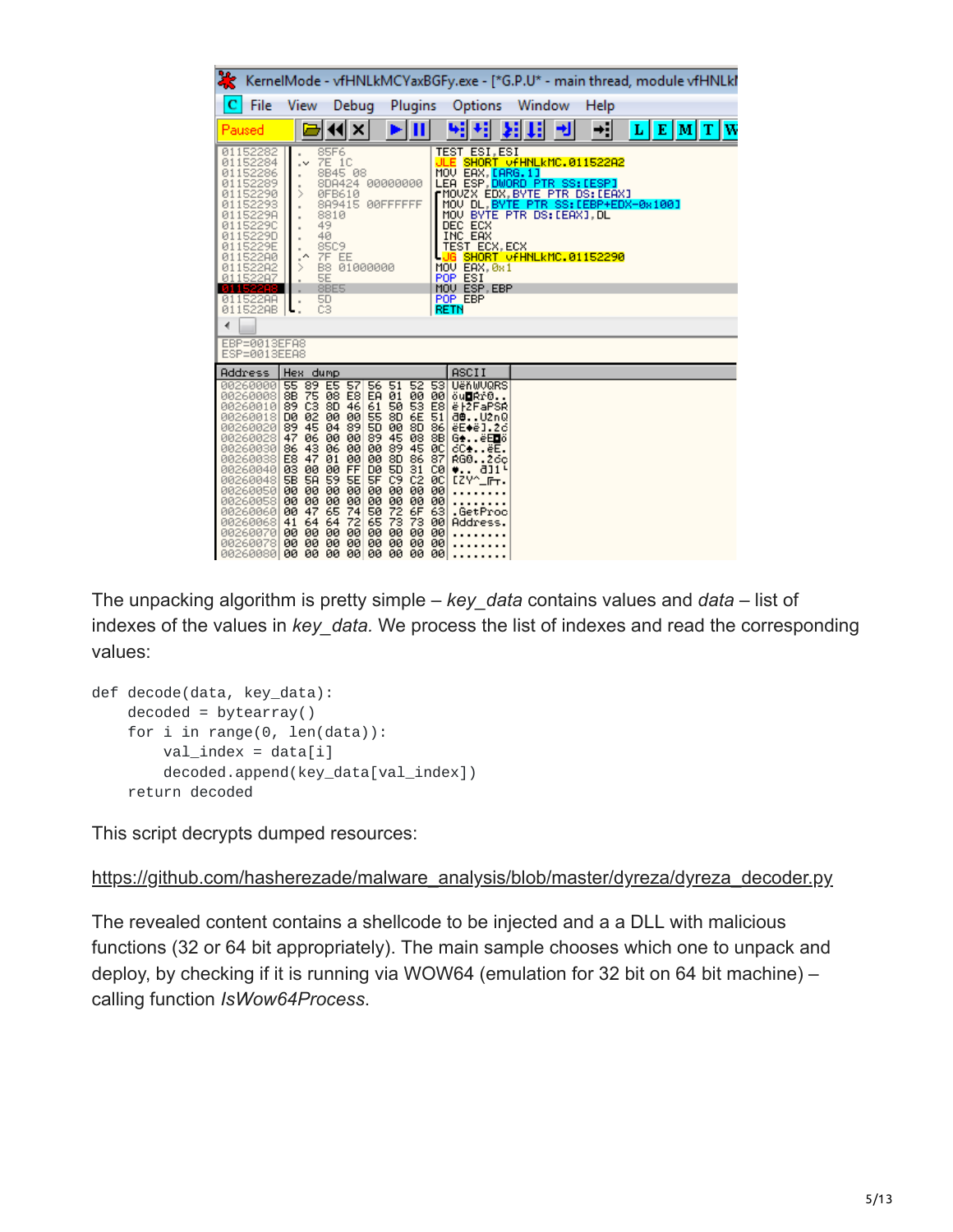

## **Malicious DLL (core)**

At this stage, functionality of the malware becomes pretty clear. The DLL does not contain much obfuscation – it has clear strings and a typical import table.

We can see the strings that are used for communication with the C&C:

| <b>Address</b>                                      | Length   | <b>Type</b> | String                                                                                    |
|-----------------------------------------------------|----------|-------------|-------------------------------------------------------------------------------------------|
| 's'<br>.rdata:10011804                              | 00000034 | c           | \r\n--%s\r\nContent-Disposition: form-data; name=\"%s\"\r\n                               |
| $\overline{\mathbf{s}}$<br>.rdata:10011838          | 0000000F | c           | Content-Type:                                                                             |
| 's'<br>rdata:10011848                               | 00000005 | c           | \r\n\r\n                                                                                  |
| <b>is</b><br>.rdata:10011850                        | 00000009 | c           | \r\n -- %s --                                                                             |
| $\overline{\mathbf{s}}$<br>.rdata:1001185C 0000002D |          | C           | Content-Type: multipart/form-data; boundary=                                              |
| r <sub>s</sub><br>.rdata:1001188C 00000011          |          | c           | Content-Length:                                                                           |
| $\mathbf{F}_\mathbf{S}$<br>.rdata:100118A0 00000030 |          | c           | \r\nAccept: text/html\r\nConnection: Keep-Alive\r\n\r\n                                   |
| r <sub>s</sub><br>.rdata:100118D0                   | 00000065 | c           | Mozilla/5.0 (Windows NT 6.1) AppleWebKit/537.36 (KHTML, like Gecko) Chrome/41.0.2228.0 Sa |
| r <sub>s</sub><br>.rdata:10011938                   | 00000005 | c           | <b>POST</b>                                                                               |
| 's<br>rdata:10012220.                               | 00000041 | Ċ           |                                                                                           |
| 's'<br>rdata:10012264                               | 0000000E | c           | %s_W%d%d%d.%s                                                                             |
| 's<br>rdata:10012274.                               | 00000006 | C           | botid                                                                                     |
| $\overline{\mathbf{s}}$<br>.rdata:1001227C 00000005 |          | C           | btid                                                                                      |
| 's'<br>.rdata:10012284                              | 00000005 | C           | CCSE                                                                                      |
| 's'<br>.rdata:1001228C 00000005                     |          | C           | dpsr                                                                                      |
| r <sub>s</sub><br>rdata:10012294                    | 00000005 | c           | btnt                                                                                      |
| 's'<br>.rdata:1001229C 00000005                     |          | c           | slip                                                                                      |
| 's'<br>.rdata:100122A4 0000000C                     |          | c           | ***EMPTY***                                                                               |
| $\overline{\mathbf{s}}$<br>rdata:100122B0.          | 00000008 | c           | success                                                                                   |
| r <sub>s</sub><br>.rdata:100122B8                   | 0000000D | C           | browsnapshot                                                                              |
| r <sub>s</sub><br>.rdata:100122C8 00000009          |          | C           | ponydata                                                                                  |
| 's'<br>.rdata:100122D4 0000000A                     |          | c           | ntlmhashs                                                                                 |
| 's'<br>.rdata:100122E0                              | 0000000B | c           | Code60Stat                                                                                |
| $\overline{\mathbf{s}}$<br>.rdata:100122EC 0000000A |          | c           | sourceexe                                                                                 |
| r,<br>.rdata:100122F8                               | 00000008 | c           | httprdc                                                                                   |
| $\overline{\mathbf{s}}$<br>rdata:10012300           | 0000000A | c           | 0.0.0.0.0                                                                                 |
| <b>is</b><br>.rdata:1001230C 0000000B               |          | C           | respparser                                                                                |
| $\overline{\mathbf{s}}$<br>.rdata:10012318          | 00000008 | c           | httprex                                                                                   |
| $\overline{\mathbf{s}}$<br>rdata:10012344           | 00000006 | c           | dpsrv                                                                                     |
| $\overline{\mathbf{s}}$<br>.rdata:1001234C 00000009 |          | Ċ           | datapost                                                                                  |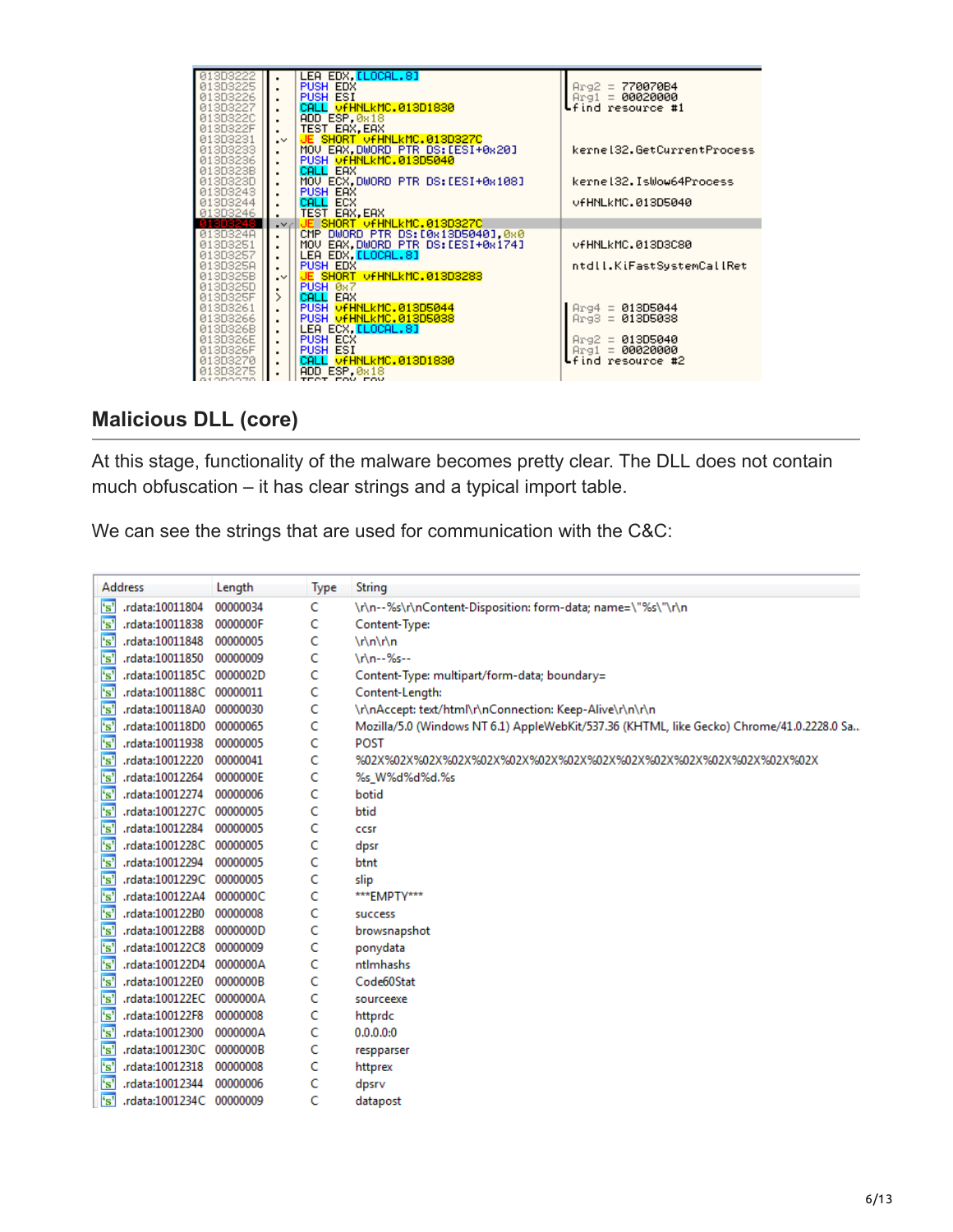Both – 32 and 64 bit DLLs have analogical functionality. Only architecture-related elements and strings are different.

The agent identifies the system:

| <b>ØFD23BA3</b>                                                                              |                                  | TEST EAX, EAX                                                                                                | kernel32.BaseThreadInitThunk                         |
|----------------------------------------------------------------------------------------------|----------------------------------|--------------------------------------------------------------------------------------------------------------|------------------------------------------------------|
| ØFD23BA5                                                                                     | $\cdot$<br>$\mathbf{v}$          |                                                                                                              |                                                      |
|                                                                                              |                                  | JE test 5-5" 0FD23C76<br>MOU EAX,[LOCAL.76]<br>CMP EAX,0x1D80<br>JMZ SHORT test_5rs.0FD23BC2                 |                                                      |
| 0FD23BAB<br>0FD23BB1<br>0FD23BB6                                                             | $\blacksquare$<br>$\blacksquare$ |                                                                                                              | Switch (cases A282580)                               |
|                                                                                              | $\cdot^{\vee}$                   |                                                                                                              |                                                      |
| 0FD23BB8                                                                                     |                                  | MOU EDX, test_5rs.0FD3138C                                                                                   | ASCII "Win_7"; Case 1DB0 of switch 0FD23BB1          |
| ØFD23BBD                                                                                     | $\blacksquare$<br>$\cdot^{\vee}$ |                                                                                                              |                                                      |
|                                                                                              | ≻                                | UMP test_Srs.0FD23C5B<br>CMP EAX,0x1DB1<br>UMZ SHORT test_Srs.0FD23BD3                                       |                                                      |
|                                                                                              | $\cdot^{\vee}$                   |                                                                                                              |                                                      |
| 0FD23BC2<br>0FD23BC7<br>0FD23BC9                                                             | $\blacksquare$                   | MOU EDX, test_5rs.0FD31394                                                                                   | ASCII "Win_7_SP1"; Case 1DB1 of switch 0FD23BB1      |
| ØFD23BCE                                                                                     | $\cdot$ $\cdot$                  |                                                                                                              |                                                      |
| 0FD23BD3<br>0FD23BD8<br>0FD23BDA<br>0FD23BDF                                                 | $\rightarrow$                    | UMP test_Srs.0FD23C5B<br>CMP EAX,0xA28<br><mark>UMZ SHORT test_Srs.0FD23BE1</mark>                           |                                                      |
|                                                                                              | $\overline{\phantom{a}}$         |                                                                                                              |                                                      |
|                                                                                              | $\cdot$                          | MOU EDX, test_Srs.0FD313A0<br>UMP SHORT test_Srs.0FD23C5B                                                    | ASCII "Win_XP": Case A28 of switch 0FD23BB1          |
|                                                                                              | $\cdot$ $\vee$ :                 |                                                                                                              |                                                      |
| ØFD23BE1                                                                                     | $\rightarrow$                    | CMP EAX, 0x23F0<br><mark>UNZ SHORT test_5rs.0FD23BEF</mark>                                                  |                                                      |
| ØFD23BE6                                                                                     | $\cdot^{\vee}$                   |                                                                                                              |                                                      |
| ØFD23BE8                                                                                     | $\cdot$                          | MOV EDX, test_5rs.0FD31388                                                                                   | ASCII "Win_8"; Case 23F0 of switch 0FD23BB1          |
| <b>ØFD23BED</b>                                                                              | $\cdot$ $\vee$ 1                 |                                                                                                              |                                                      |
| ØFD23BEF                                                                                     | ≻                                | UMP SHORT test_Srs.0FD23C5B                                                                                  |                                                      |
| ØFD23BF4                                                                                     | $\cdot^{\vee}$                   |                                                                                                              |                                                      |
| ØFD23BF6                                                                                     |                                  |                                                                                                              | ASCII "Win_8.1"; Case 2580 of switch 0FD23BB1        |
| ØFD23BFB                                                                                     | ∙                                | UNZ SHORT test_5rs.0FD23BFD<br>MOV EDX,test_5rs.0FD313B0<br>UMP SHORT test_5rs.0FD23C5B                      |                                                      |
| 0FD23BFD<br>0FD23C02                                                                         | $\rightarrow$                    | CMP EAX, ØRECE<br>UNZ SHORT test_5rs.0FD23C0B                                                                |                                                      |
|                                                                                              | $\cdot$ $\vee$                   |                                                                                                              |                                                      |
| 0FD23C04                                                                                     |                                  | MOU EDX, test_5rs.0FD313B8                                                                                   | ASCII "Win_Server_2003"; Case ECE of switch 0FD23BB1 |
|                                                                                              | $\cdot$ $\vee$                   | UMP SHORT test_Srs.0FD23C5B<br>CMP EAX,0x1772                                                                |                                                      |
| 0FD23C09<br>0FD23C08<br>0FD23C10<br>0FD23C12                                                 | ≻                                |                                                                                                              |                                                      |
|                                                                                              | $\cdot$ $\cdot$                  | UNZ SHORT test_5rs_0FD23C19                                                                                  |                                                      |
|                                                                                              | $\blacksquare$                   |                                                                                                              | ASCII "Win_Vista_SP2"; Case 1772 of switch 0FD23BB1  |
| 0FD23C17<br>0FD23C19<br>0FD23C1E                                                             | $\sim$                           | MOV EDX,test_Srs.0PD313C8^^<br>JMMP SHORT test_Srs.0PD23C5B<br>CMP EAX,0x1770<br>JMZ SHORT test_Srs.0PD23C27 |                                                      |
|                                                                                              | ≻                                |                                                                                                              |                                                      |
|                                                                                              | $\cdot^{\vee}$                   |                                                                                                              | ASCII "Win_Vista"; Case 1770 of switch 0FD23BB1      |
| 0FD23C20                                                                                     | $\blacksquare$                   | MOV EDX, test_Srs.0FD313D8<br>UMP SHORT test_Srs.0FD23C5B                                                    |                                                      |
|                                                                                              | $\sim$<br>≻                      |                                                                                                              |                                                      |
|                                                                                              | $\cdot$ $\cdot$                  | CMP EAX, 0x1771<br>UNZ SHORT test_5rs.0FD23C35                                                               |                                                      |
|                                                                                              | $\cdot$                          |                                                                                                              | ASCII "Win_Vista_SP1"; Case 1771 of switch 0FD23BB1  |
|                                                                                              | $\cdot$ $\cdot$                  | MOU EDX, test_5rs.0FD313E4<br>UMP SHORT test_5rs.0FD23C5B                                                    |                                                      |
|                                                                                              | $\rightarrow$                    | LEA ECX, DWORD FTR DS: LEAX-0x275AJ                                                                          |                                                      |
|                                                                                              |                                  | CMP_ECX_0xA5                                                                                                 |                                                      |
| 0FD23C25<br>0FD23C2C<br>0FD23C2C<br>0FD23C35<br>0FD23C3B<br>0FD23C41<br>0FD23C41<br>0FD23C41 | $\cdot^{\vee}$                   |                                                                                                              |                                                      |
|                                                                                              | $\blacksquare$                   | UR SHORT test_5rs.0FD23C4R<br>MOV EDX,test_5rs.0FD313F4                                                      | ASCII "Win_10_IP"                                    |
| 0FD23C48                                                                                     | $\cdot$ $\cdot$                  | UMP SHORT test_Srs.0FD23C5B<br>MOV EDX,test_Srs.0FD31400                                                     |                                                      |
|                                                                                              | ≻                                |                                                                                                              | ASCII "Win_10_TH1"                                   |
|                                                                                              |                                  | CMP EAX, 082800                                                                                              |                                                      |
|                                                                                              | $\cdot$ $\cdot$                  |                                                                                                              |                                                      |
|                                                                                              |                                  |                                                                                                              | "ASCII "unknown                                      |
| 0FD23C4F<br>0FD23C54<br>0FD23C56<br>0FD23C5B                                                 | ≻                                | <mark>JE SHORT test Srs.0FD23C5B</mark><br>MOV EDX,test Srs.0FD3140C<br>LEA EAX,LLOCAL.8J                    |                                                      |
| ØFD23C5E                                                                                     |                                  | PUSH EAX                                                                                                     | $F = 77203C33$                                       |
|                                                                                              | $\blacksquare$                   | PUSH 0x20                                                                                                    |                                                      |
| 0FD23C5F<br>0FD23C61<br>0FD23C62                                                             |                                  | POP_ECX                                                                                                      | kerne132.77203045                                    |
|                                                                                              | $\blacksquare$                   | CALL test_5rs.0FD21000                                                                                       | test_5rs.0FF41000                                    |
| 0FD23C67                                                                                     | . .                              | PUSH test_5rs.0FD31414                                                                                       | $ASCII$ "_32bit"                                     |
| 0FD23060                                                                                     |                                  | <b>PUSH 0x20</b>                                                                                             |                                                      |
| ØFD23C6E                                                                                     | $\cdot$                          | LEA EDI, [LOCAL.8]                                                                                           |                                                      |
| 0FD23C71                                                                                     | . .                              | CALL test_5rs.0FD22D2B                                                                                       |                                                      |

and then – include this data in information sent to the C&C: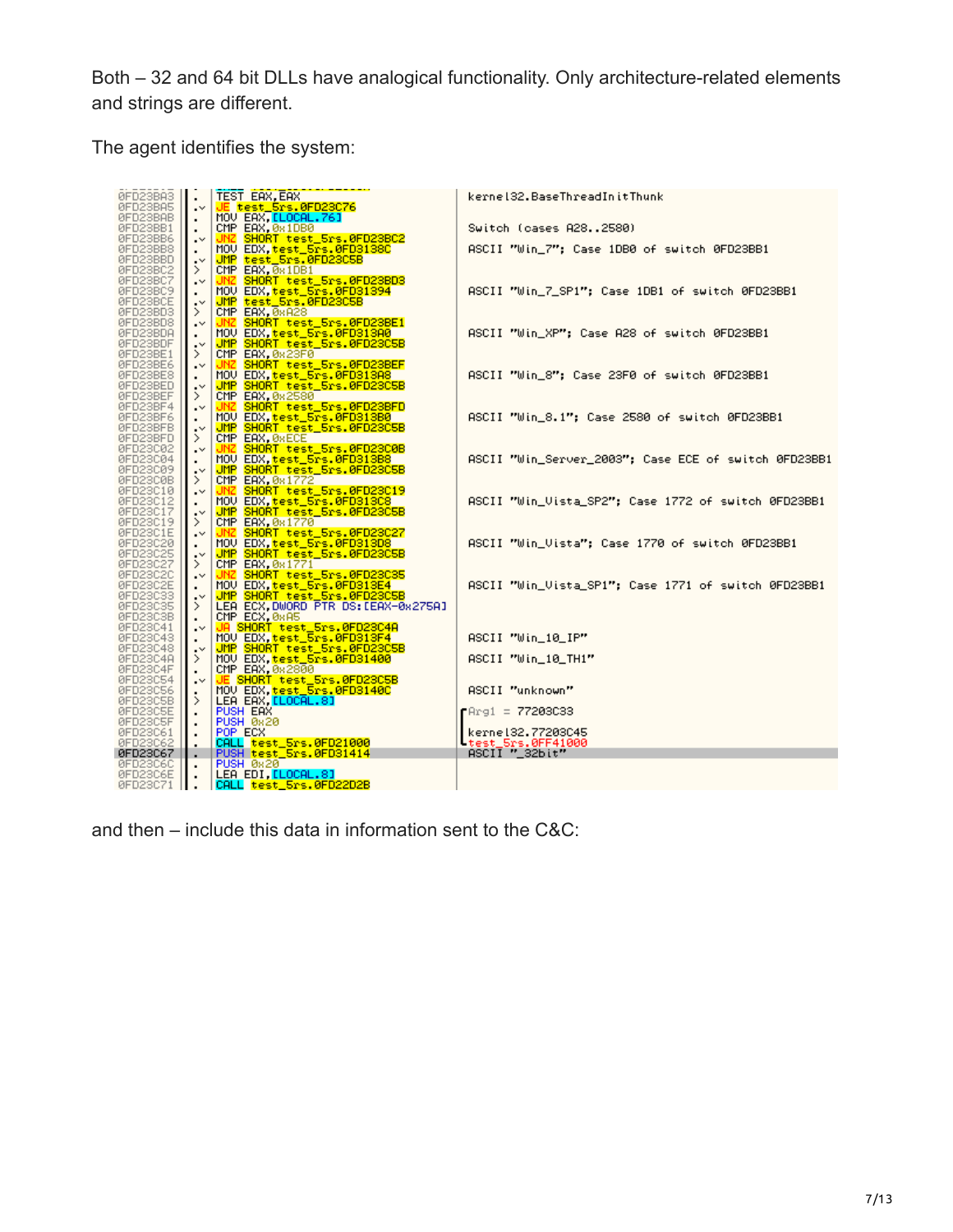

Similar procedure is present in the 64 bit version of the DLL, only the hardcoded string "\_32bit" is substituted by "\_64bit":

| <b>In All Res</b>    |                           |
|----------------------|---------------------------|
| 0000000180005568 lea | : " 64bit"<br>r8, a 64bit |
| 000000018000556F lea | rcx, [r9+rdx+7FFFFFDFh]   |
| 0000000180005577 sub | r8. rax                   |
| 000000018000557A nop | word ptr [rax+rax+00h]    |

Also, network settings are examined (to verify and inform the C&C whether the client can establish back connection – command : AUTOBACKCONN)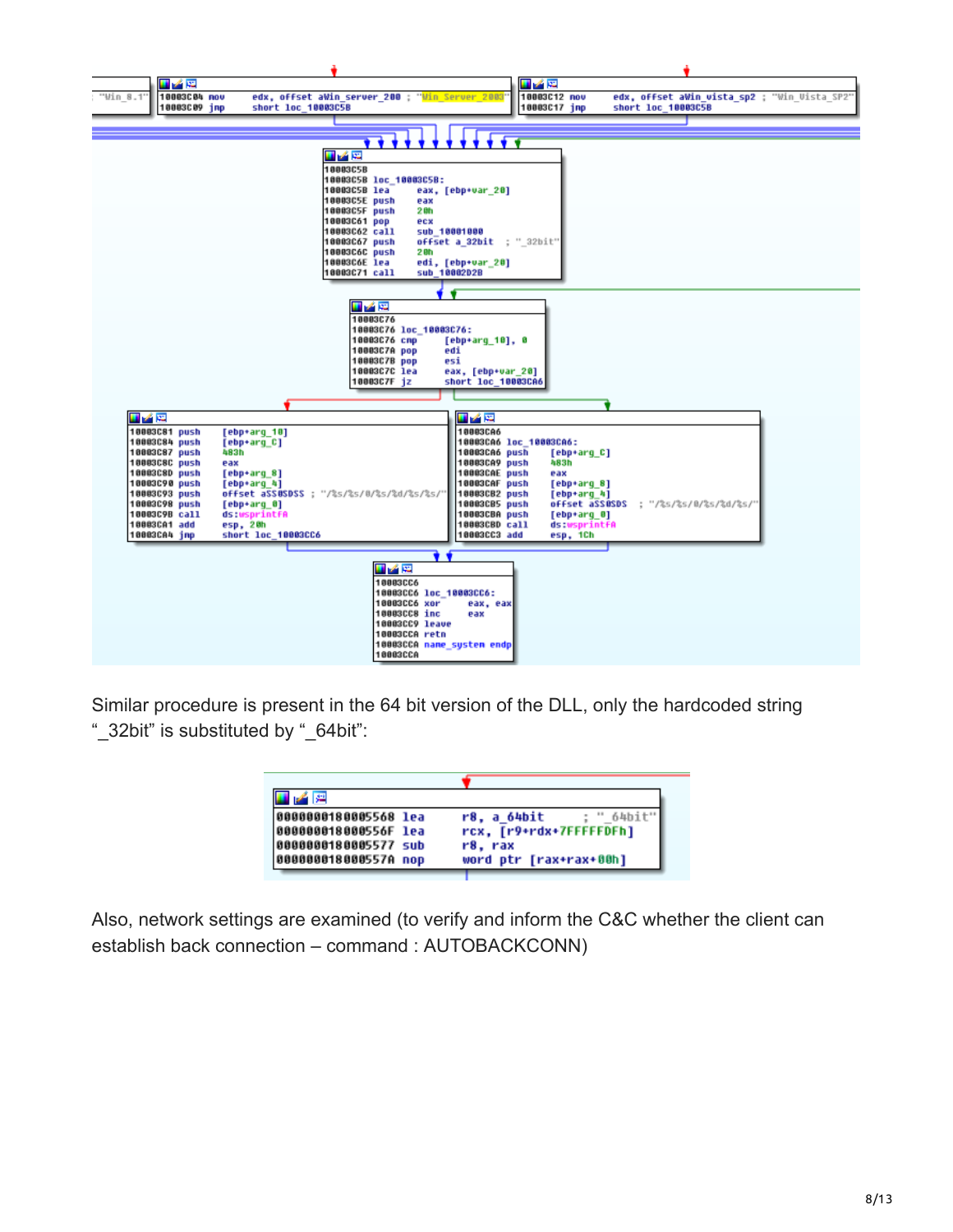

It targets following browsers:

| JF90024F<br>JF900255<br>JF90025A<br>JF90025B<br>JF900262<br>JF9C0264 | 8B35 04129C0F<br>$\cdot$<br>68 442D9C0E<br>ŜŽ<br>C745 FC 01000000<br>FFD <sub>6</sub><br>$\blacksquare$<br>85C0 | MOV ESI.DWORD PTR DS:[<&SHLWAPI.StrStrIW] shlwapi.StrStrIW<br>PUSH test_5rs.0F9C2D44<br>PUSH EDI<br>MOV ELOCAL. 11, 0x1<br>CALL ESI<br>TEST EAX, EAX | Pattern = "chrome.exe"<br>$String = NULL$<br>-StrStrIW                              |
|----------------------------------------------------------------------|-----------------------------------------------------------------------------------------------------------------|------------------------------------------------------------------------------------------------------------------------------------------------------|-------------------------------------------------------------------------------------|
| JF900266<br>JF9C0268<br>JF9C026D<br><b>JF9C026E</b><br>JF900270      | $\sqrt{75}$ 24<br>68 SC2D9C0F<br>57<br>$\blacksquare$<br>FFD <sub>6</sub><br>$\blacksquare$<br>85CØ             | SHORT test_5rs.0F9C028C<br>PUSH test_5rs.0F9C2D5C<br>PUSH EDI<br>CALL ESI<br>TEST EAX.EAX                                                            | $\blacksquare$ Pattern = "firefox.exe"<br>$\text{String} = \text{NULL}$<br>StrStrIW |
| JF900272<br>JF900274<br>JF900279<br>JF90027A<br>JF900270             | $\sqrt{75}$ 18<br>68 742D9C0F<br>57<br>FFD6<br><b>85CØ</b>                                                      | SHORT test_5rs.0F9C028C<br>PUSH test_5rs.0F9C2D74<br><b>PUSH EDI</b><br>CALL ESI<br>TEST EAX, EAX                                                    | Pattern = "iexplore.exe"<br>$\text{String} = \text{NULL}$<br>StrStrIW               |
| JF90027E<br>JF9C0280<br>JF900285<br>JF900286<br><b>AEGOGOOO</b>      | $\sim$ 75 00<br>68 902D9C0F<br>57<br>$\blacksquare$<br>FFD6<br>OECG                                             | JNZ SHORT test_5rs.0F9C028C<br>PUSH test_5rs.0F9C2D90<br>PUSH EDI<br>CALL ESI<br>TEST ENV ENV                                                        | Pattern = "microsoftedge"<br>$String = NULL$<br>StrStrIW                            |

Below – attempt to send stolen account credentials: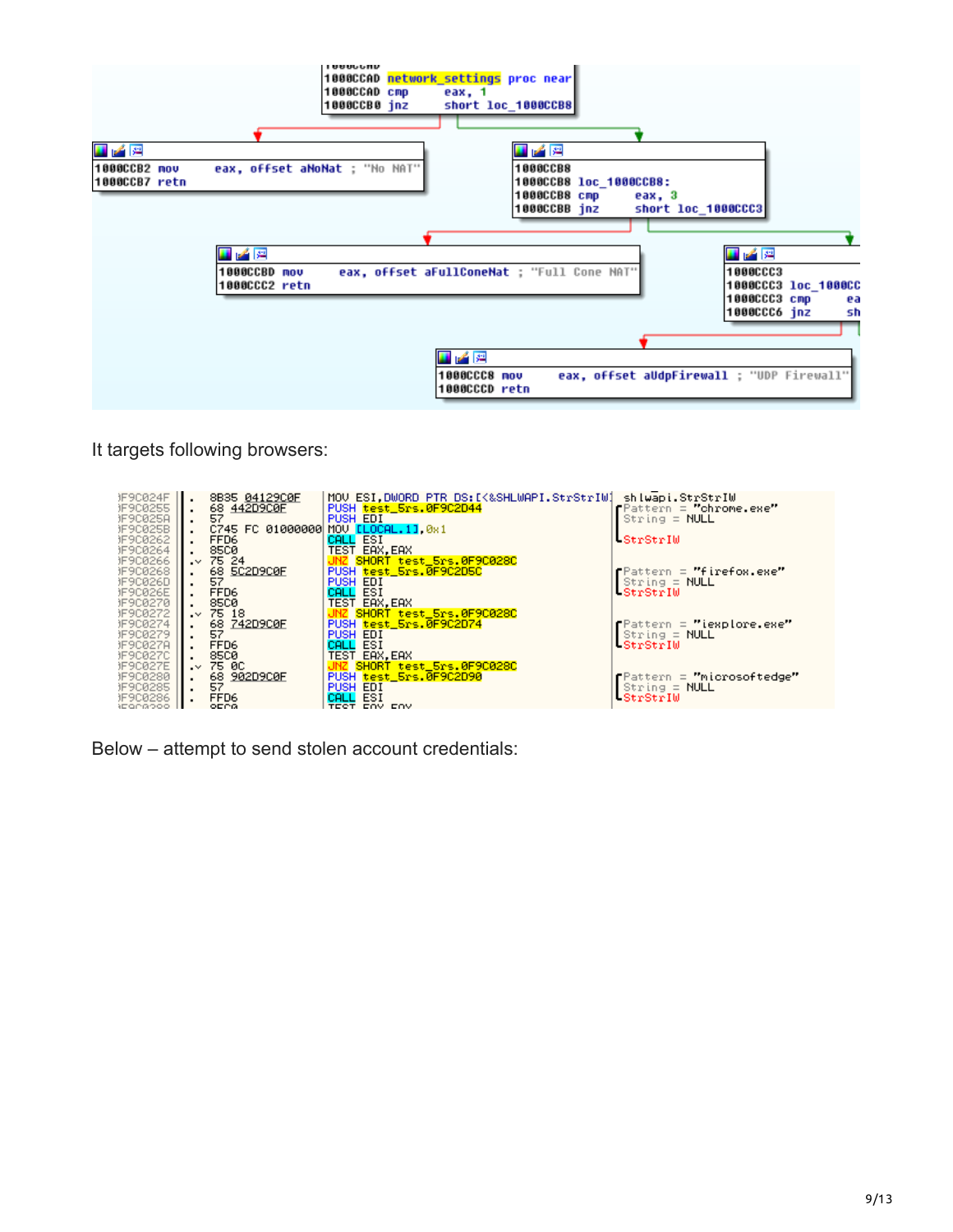

In addition to monitoring browsers, it also collects general information about the computer (it's hardware, users, programs and services) – in form of a report:

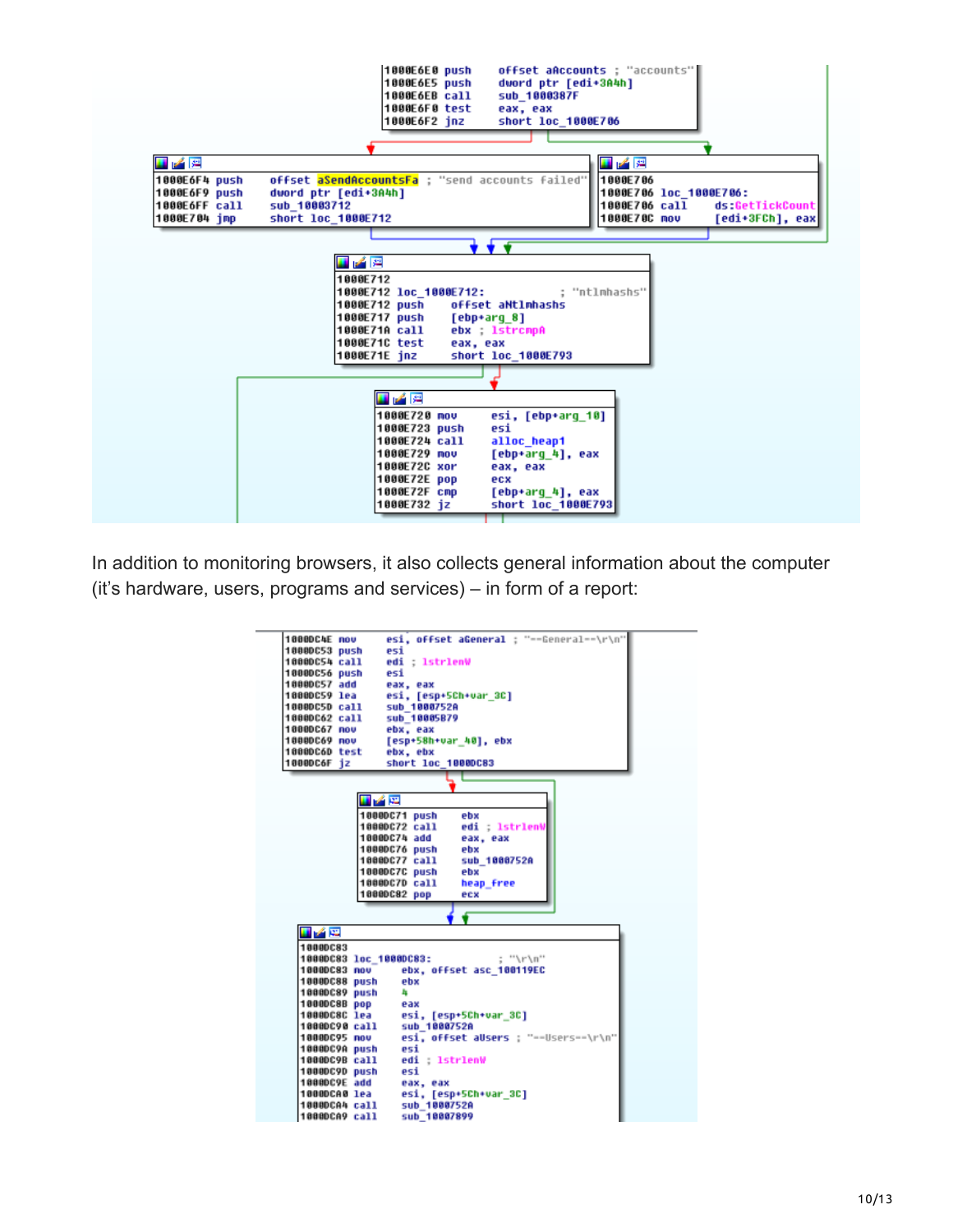The malware not only steal information and sniff user's browsing, but also tries to take a full control over the system – executes various shell commands – system shutdown,etc. Some examples below:

100083A1 push offset a1qazxsw2 ; "1qazxsw2" 100083A6 push  $[ebp+arg 0]$ 100083A9 lea eax, [ebp+var\_234] offset aUserSSAdd ; "user %s %s /add" 100083AF push edi, edi 100083B4 xor 100083B6 push eax 100083B7 nov [ebp+var\_C], edi 100083BA call esi wsprintfW esp, 10h 100083BC add 100083BF push edi 100083C0 push edi 100083C1 lea eax, [ebp+var\_234] 100083C7 push eax 100083C8 push offset aNet ; "net" 100083CD nov ebx, offset aOpen ; "open" 100083D2 push ebx 100083D3 push edi 100083D4 nov edi, ds:ShellExecuteW 100083DA call edi ShellExecuteW 100083DC push 3A98h 100083E1 call ds:Sleep 100083E7 lea eax, [ebp+var\_10] 100083EA push eax 100083EB lea eax, [ebp+var\_434] 100083F1 push eax 100083F2 nov [ebp+var\_10], 100h 100083F9 call sub\_10008386 100083FE pop ecx 100083FF pop ecx 10008400 test eax, eax 10008402 jnz short loc\_1000841A 82 Y 2 10008404 lea eax, [ebp+var\_434] 1000840A push eax edx, offset aAdministrators ; "Administrators" 1000840B nov 10008410 nov eax, 200h<br><mark>sub\_10004F23</mark> 10008415 call 理学图 1000841A 1000841A loc\_1000841A: 1000841A push [ebp+arg\_0] 1000841D lea eax, [ebp+var\_434] 10008423 push eax 10008424 lea eax, [ebp+var\_234] 1000842A push offset aLocalgroupSSAd ; "localgroup %s %s /add" 1888969E nuch *Trying to add a user with administrative privileges* 10005856 call adjust\_shutdown\_priviledges 1000585B xor eax, eax 1000585D push eax 1000585E push eax 1000585F push offset aRFT5 ; "/r /f /t 5" offset aCWindowsSystem ; "C:\\windows\\system32\\shutdown.exe"<br>Offset aCWindowsSystem ; "C:\\windows\\system32\\shutdown.exe" 10005864 push 10005869 push<br>1000586E push eax 1000586F call ds:ShellExecuteW 10005875 xor eax, eax 10005877 retn *Shutdown system on command (AUTOKILLOS)*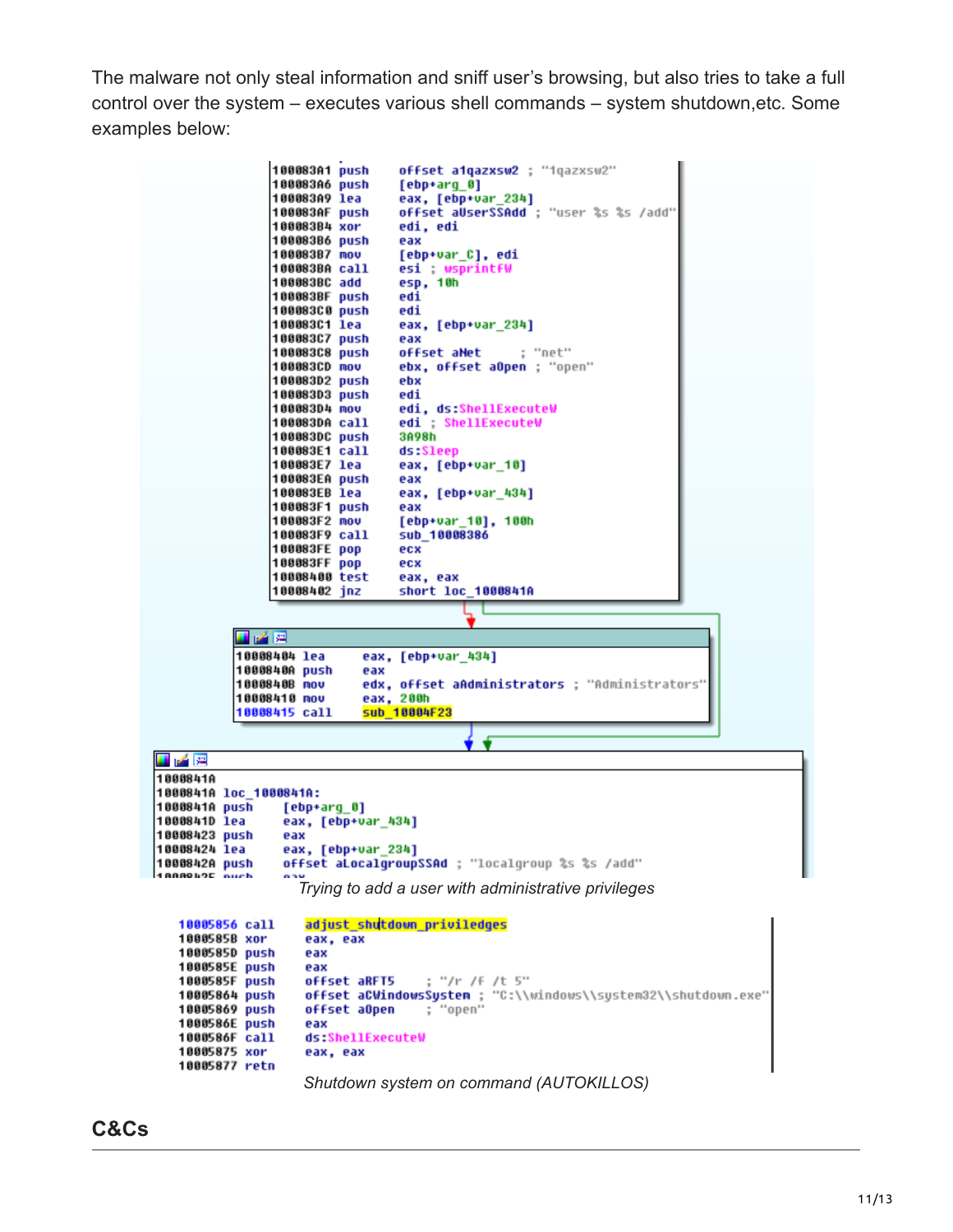This botnet is prepared with great care. Not only communication is encrypted, but also many countermeasures have been taken in order to prevent detection.

First of all, the address of the C&C is randomly picked from a hard-coded pool.This pool is stored in one of the resources of Dyreza DLL (AES encrypted). Below, we can see how it gets decrypted, during execution of the payload:

| FF15 2013780E<br><b>ØF77B3D4</b><br><b>85CØ</b><br>ØF77B3DA<br>$\ddot{\phantom{0}}$<br>0F77B3DC<br>75 4B<br>$\cdot$<br>0F77B3DE<br>56<br>٠<br>0F77B3DF<br>FF75 14<br>$\blacksquare$<br>0F77B3E2<br>FF75 10<br><b>FF75 F8</b><br>0F77B3E5<br>$\blacksquare$<br>FF15 0813780E<br>0F77B3E8<br>$\blacksquare$<br>∢<br>Stack SS: [0023F3B4]=0183A8CC | DWORD PTR DS: [<&bcrypt.BCryptCreateHash>]<br>CALL<br>TEST EAX, EAX<br><mark>JNZ SHORT payload_.0F77B429</mark><br>PUSH ESI<br>PUSH [ARG.4]<br>PUSH [ARG.3]<br>PUSH <mark>[LOCAL.2]</mark><br>CALL DWORD PTR DS:[<&bcrypt.BCryptHashData>] |                                                                              | bcrypt.BCryptCreateHash<br>bcrypt.BCryptHashData |
|-------------------------------------------------------------------------------------------------------------------------------------------------------------------------------------------------------------------------------------------------------------------------------------------------------------------------------------------------|--------------------------------------------------------------------------------------------------------------------------------------------------------------------------------------------------------------------------------------------|------------------------------------------------------------------------------|--------------------------------------------------|
| <b>Address</b><br>Hex dump<br>85<br>0183A8CC<br>2A<br>ØE<br>00<br>08<br>30<br>$\frac{31}{38}$<br>$\frac{2E}{39}$<br>0183A8DC<br>32<br>36                                                                                                                                                                                                        | 30<br>02<br>з<br>з<br>32<br>CВ<br>75<br>з<br>73<br>$\frac{36}{36}$<br>3A<br>34                                                                                                                                                             | ASCII<br>8週.0110us12FB<br>₩<br>67.221.156.105:4                              |                                                  |
| $\frac{32}{98}$<br>25<br>33<br>$\frac{37}{34}$<br>34<br>0183A8EC<br>ØD<br>35<br>2E<br>2E<br>34<br>00200900<br>33<br>0183A8FC<br>31<br>34<br>35<br>2E<br>0183A90C<br>0183A91C<br>30<br>35<br>양<br>33                                                                                                                                             | <b>PE111450</b><br>$\frac{31}{2E}$<br>$\frac{35}{31}$<br>$\frac{31}{35}$<br>30<br>35<br>35<br>931<br>99<br>2E<br>31<br>2E<br>ØD<br>ØA<br>31<br>39<br>35<br>30<br>3B<br>2E<br>ØD<br>31<br>37<br>$\frac{33}{34}$<br>3A<br>34<br>34<br>34     | 44389.161.51.1<br>15:4443115.119<br>.250.245:443.<br>3.252.50.124:444        |                                                  |
| 00<br>34<br>25<br>0183A92C<br>01<br>2008<br>2015<br>33<br>0183A93C<br>$\frac{31}{34}$<br><b>Beseden</b><br>3A<br>$\frac{80}{30}$<br>0183A94C<br>34<br>0183A95C<br>39<br>2E<br>31                                                                                                                                                                | 34<br>36<br>38<br>34<br>36<br>$\frac{38}{34}$<br>35<br>0A<br>35<br>2E<br>$\overline{34}$<br>34<br><b>ØAI</b>                                                                                                                               | 3186.46.142.66<br>: 443. . 188. 255. 15<br>4.180:4443195.<br>191.34.245:443  |                                                  |
| 34<br>33334<br>33332<br>0183A96C<br>$\frac{32}{34}$<br>2E<br>$\frac{36}{30}$<br>0183A97C<br>ØD<br>0183A98C<br>39                                                                                                                                                                                                                                | 32<br>36<br>36<br>00000000<br>9999934<br>2234<br>225<br>$\frac{31}{2E}$<br>3A<br>2E<br>39                                                                                                                                                  | 206.116.171.216:<br>443206.123.60.<br>93:4443212.109                         |                                                  |
| 33<br>38<br>36<br>10000001<br>SORNER SO<br>0183A99C<br>2E<br>36<br>0183A9AC<br>0183A9BC<br>$\frac{37}{34}$<br>ØD.<br>0183A9CC<br>33<br>30<br>$^{00}_{30}$                                                                                                                                                                                       | 33333342EEDQ33333<br>whangoogoogu<br>Boghag<br>common<br>Soft<br>$\frac{34}{31}$<br>37<br>31<br>33<br>34<br>$\frac{54}{98}$<br>2E                                                                                                          | .179.197:443<br>6.57.165.182:443<br>69.27.57.164:4<br>44383.241.176.         |                                                  |
| 34<br>32<br>2E<br>8888888<br>0183A9DC<br>2kg<br>2kg<br>35<br>38<br>38<br>0183A9EC<br>0183A9FC<br>똚<br>0183AA0C                                                                                                                                                                                                                                  | $\frac{1}{2}$<br>36<br>3000000<br>34<br>38<br>38<br>38<br>ØD<br>ØA<br>30 <sub>1</sub><br>ØD<br>3A                                                                                                                                          | 230:4443109.86<br>.226.85:443150<br>. 129. 49. 139: 443.<br>.173.185.166.94: |                                                  |
| 385388<br>$\frac{31}{30}$<br>0183AA1C<br>34<br>$\frac{39}{34}$<br>$\frac{34}{35}$<br>0183AA2C<br>양<br>36<br>31<br>0183AA3C<br>2E<br>2E<br>31<br>39<br>0183AA4C<br>2E                                                                                                                                                                            | 34<br>3332<br>334<br>338<br>37<br>01<br>2020<br>2020<br>2021<br>30<br>$rac{0}{34}$<br>ØA<br>30<br>34<br>38<br>34<br>38<br>34                                                                                                               | 4443176.120.20<br>1.9:443184.190<br>.64.35:4443.188<br>. 120. 194. 101: 444  |                                                  |
| $\frac{30}{34}$<br>$\frac{56}{90}$<br>0183AA5C<br>$\frac{80}{34}$<br>2E<br>ØR<br>$^{00}_{34}$<br>33<br>3A<br>0183AA6C<br>30<br>33<br>35<br>2E<br>31<br>0183AA7C<br>3A<br>36                                                                                                                                                                     | 2E<br>30<br>30<br>$\frac{31}{35}$<br>$\frac{31}{32}$<br>$\frac{38}{32}$<br>32<br>31<br>33 0D 0A<br>38<br>34<br>34<br>34<br>32<br>2E                                                                                                        | 3206.123.58.42<br>: 4443208.123.1<br>35.106:444382.                          |                                                  |

(A script for decrypting list of C&Cs from dumped resources is available here: [https://github.com/hasherezade/malware\\_analysis/blob/master/dyreza/dyrezadll\\_decoder.py\)](https://github.com/hasherezade/malware_analysis/blob/master/dyreza/dyrezadll_decoder.py)

Also, the certificate served by a particular C&C changes on each connection. The infrastructure is built on the network of compromised WiFi routers (most often: *AirOS*, *MicroTik*).

The server receives encrypted connection on port 443 (standard HTTPS) or 4443 (in case if standard HTTPS port of a particular router is occupied by a legitimate service).

# **Conclusion**

Dyreza is an eclectic malware, developed by professionals. It is clear that they are constantly working on a quality – each new version carries some new ideas and improvements, making analysis harder.

# **Appendix**